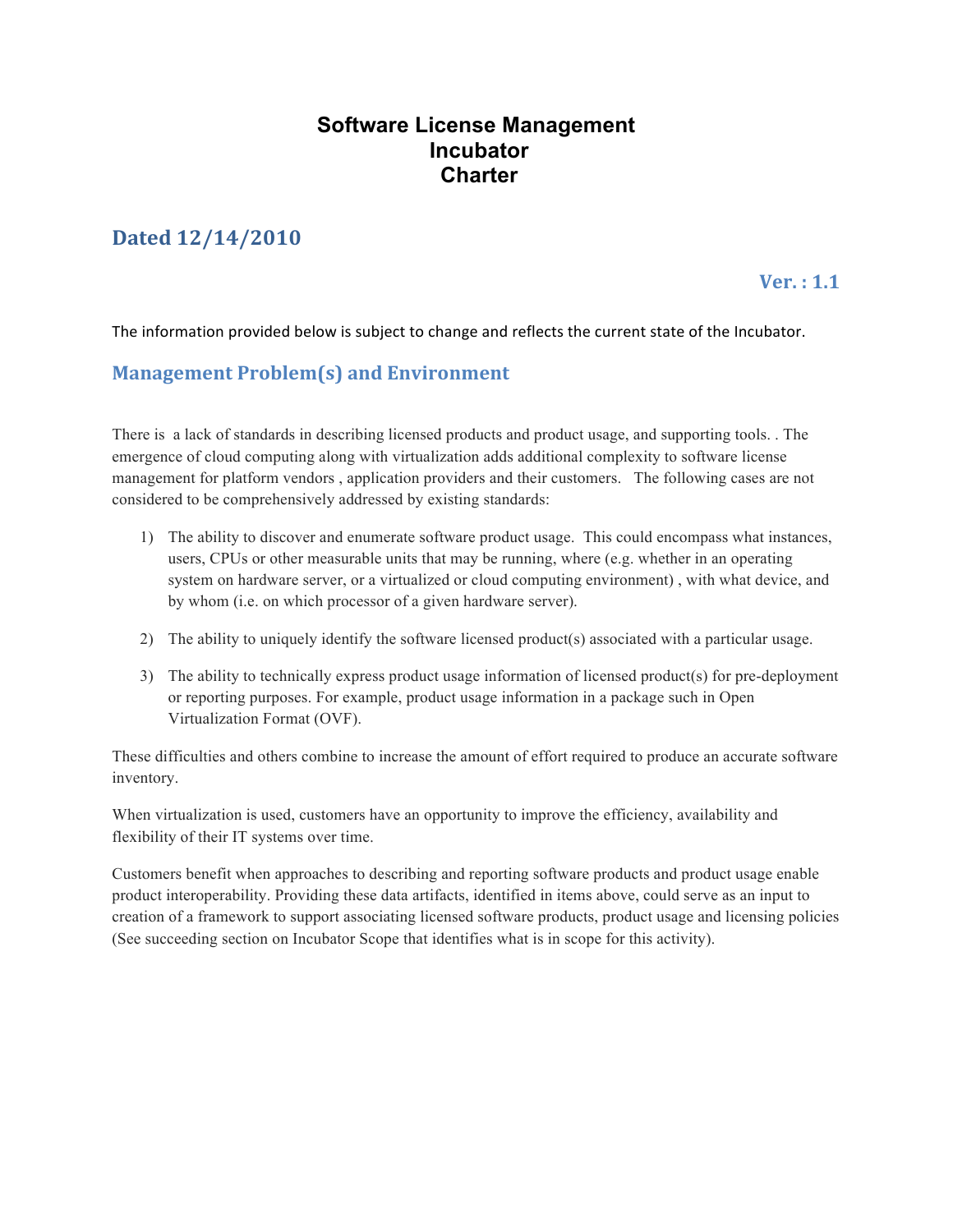## **Incubator Scope & Charter**

This Incubator will develop whitepaper(s) which focus on the challenges listed above to enable the industry to manage licensed software product(s) and product usage, and to move closer to interoperable solutions. For each of these challenges the Incubator will identify real world use cases and scenarios, and create a taxonomy of existing or proposed solutions to identify licensed software products and product usage. Where existing standards can address these challenges, they shall be enumerated. Where they do not exist, the Incubator shall establish requirements and make recommendations to fill in gaps required to address these challenges.

The white paper(s) may also recommend a solution to these challenges by leveraging or defining extensions to existing work. The purpose of this document is to define the technical aspects required to address the requirements, use cases, scenarios and solutions identified. For example:

- The representation of the identity of a licensable product (virtual machine instance, on premise product, etc)
- How it is associated with an instance or operating system
- Who and what (device) are assessing that instance, and
- The ability to discover if and where the licensable product is running.

Licensed software products and product usage may be captured through the use of modeling technologies.

The whitepaper(s) may identify examples of licensing policies and scenarios defined by vendors (i.e. how the product instance is licensed, packaged or used) to guide what product and product usage information, as outlined above, is relevant.

These deliverables are intended to jumpstart our mission to create interoperable standards to overcome these challenges. These may result in:

- 1. New work items to existing chartered working groups.
- 2. Expanded charters scope to existing chartered groups
- 3. Creation of new working groups if needed.

It is believed that there is much prior art that must be considered and included in the final recommendations.

## **Out of Scope**

The Incubator will ensure that the whitepaper(s) supports identifying and capturing relevant software product and usage information to support existing or future use cases and cloud computing scenarios.

This Incubator Activity **shall not** take a position, make any recommendations, constrain or define licensing policies. Any such activity is explicitly out of scope for this Incubator.

### **Business Justification**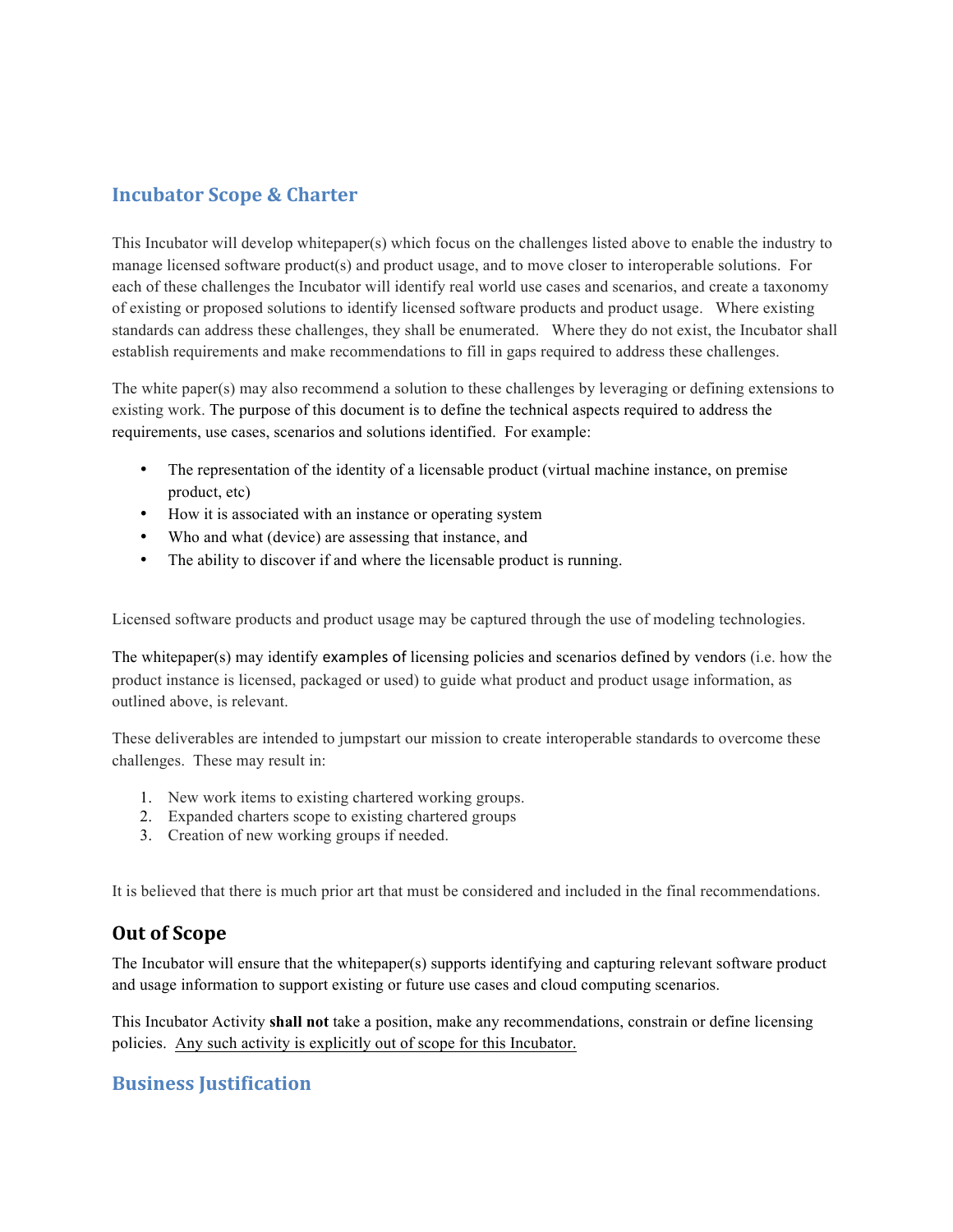Improving the interoperability with which software inventory and product usage are expressed provides an organization with a host of benefits, including:

- 1. Improved IT governance through known software standards and processes for product usage that provides data artifacts relevant to software licensing management.
- 2. A known correlation of relevant software products within an organization's infrastructure and their product usage.
- 3. Customers can understand their product usage as an input to purchase decisions.

## **Expected Incubator Input**

Requirements from customers and stakeholders

Other prior art as appropriate

### **Incubator Deliverables**

- 1. Whitepaper: Taxonomy of existing use cases and scenarios that identify software product usage and provide examples of licensing policies useful to address the challenges listed above.
- 2. Whitepaper(s): Use cases, technical requirements and recommendations for future industry standardization for improved Software License Management. This document should define potential mechanisms to address these challenges. This document may serve as an input into future standardization work.

#### **Incubator Timeline**

12 months from start of the Incubator

#### **Alliance Partnerships**

TagVault.org

ISO/IEC

### **Reliance/Coordination with other WG Models**

The Systems Virtualization, Partitioning, and Clustering Working Group including all profiles and the OVF specification.

**Application Working Group** 

**Metrics Model Extensions Working Group** 

And others TBD

### **Interim Chairs**

Winston Bumpus - VMware Inc. - wbumpus@vmware.com